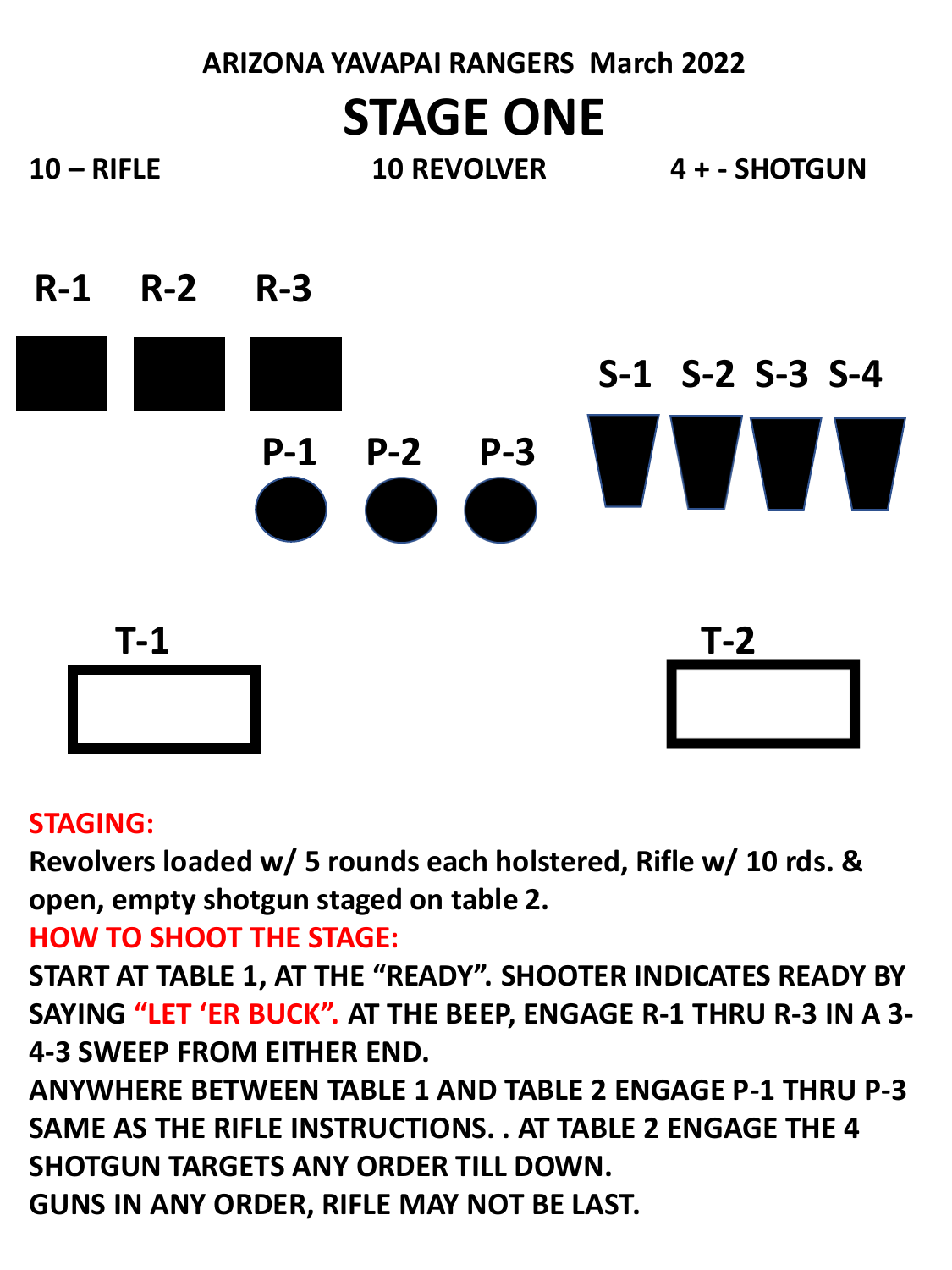## **ARIZONA YAVAPAI RANGERS March 2022 STAGE TWO 10 – RIFLE 10 REVOLVER 4 + - SHOTGUN**



## **STAGING:**

**Revolvers loaded w/ 5 rounds each holstered. Rifle w/ 10 rounds staged on table 1 & open, empty shotgun staged on table 2. HOW TO SHOOT THE STAGE:**

**START AT TABLE 1, RIFLE ON TABLE, THUMBS IN BELT. SHOOTER INDICATES READY BY SAYING "***NOT HARDLY***". AT THE BEEP, ENGAGE R-1 THRU R-3 IN CONTNUOUS SINGLE TAP SWEEP FROM EITHER END. WITH SHOTGUN AT T-2, ENAGE THE 4 SHOTGUN TARGETS IN ANY ORDER. ANYWHERE BETWEEN THE TABLES ENGAGE P-1 THRU P-3 SAME AS THE RIFLE INSTRUCTIONS. ORDER IS RIFLE – SHOTGUN – PISTOLS.**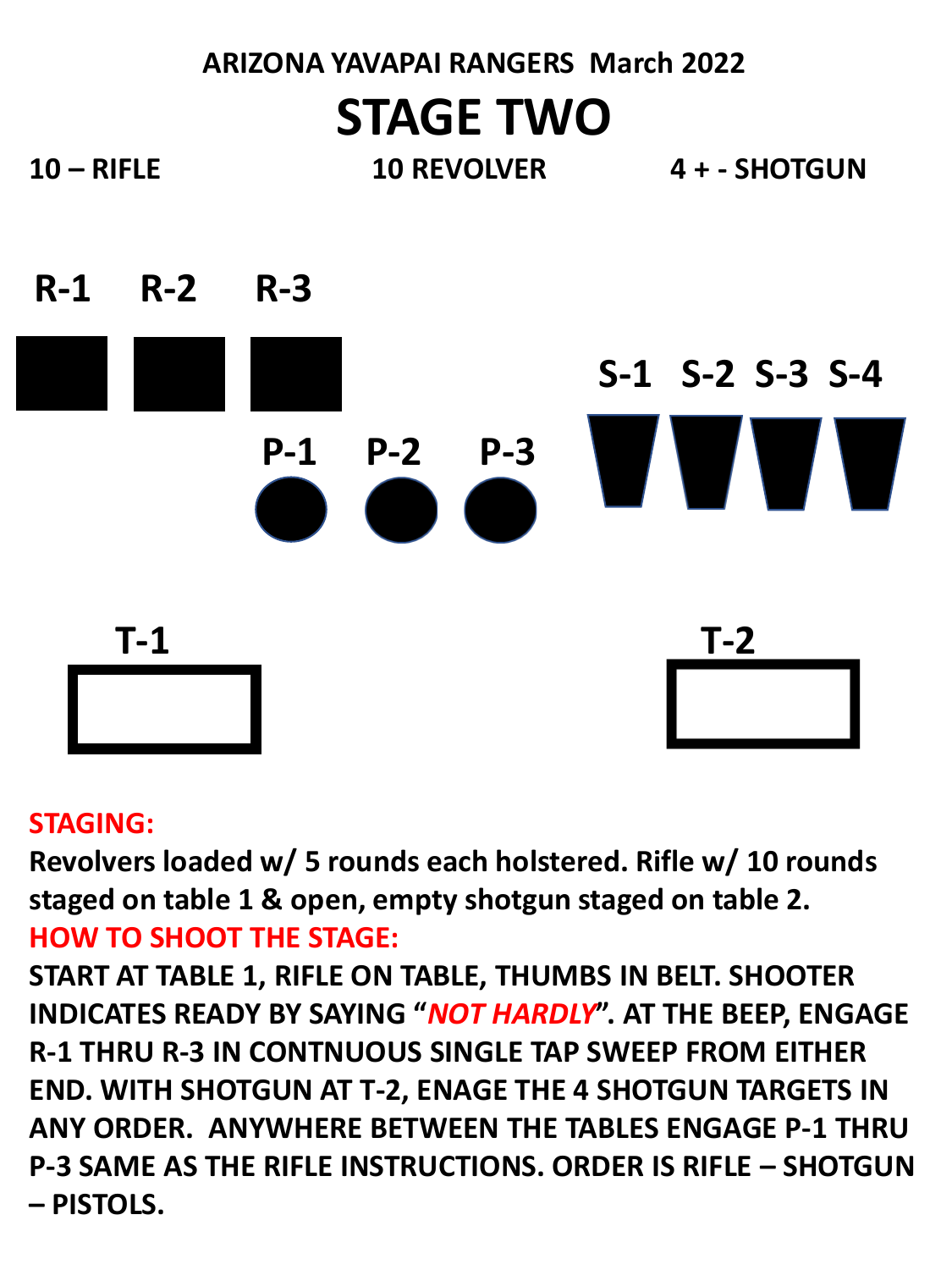## **ARIZONA YAVAPAI RANGERS March 2022 STAGE THREE**

**10 – RIFLE 10 REVOLVER 4 + - SHOTGUN R-1 R-2 R-3 S-1 S-2 S-3 S-4**

**P-1 P-2 P-3**

**T-1 T-2**

## **STAGING:**

**Revolvers loaded w/ 5 rounds each holstered. Rifle w/ 10 rds. staged on table 1 & open, empty shotgun staged on table 2. HOW TO SHOOT THE STAGE:**

**STANDING AT TABLE 2, BOTH HANDS TOUCHING THE TABLE, THE SHOOTER INDICATES READY BY SAYING "BACK AND FORTH". AT THE BEEP ANYWHERE BETWEEN THE TABLES W/ PISTOLS ENGAGE P-1 THRU P-3 IN A 2-3-5 SWEEP FROM EITHER END. MOVE TO TABLE 1 AND REPEAT W/ RIFLE, MAKE RIFLE SAFE AT TABLE 1 AND MOVE TO TABLE 2 AND ENGAGE THE SHOTGUN TARGETS IN ANY ORDER. ORDER IS PISTOLS – RIFLE - SHOTGUN**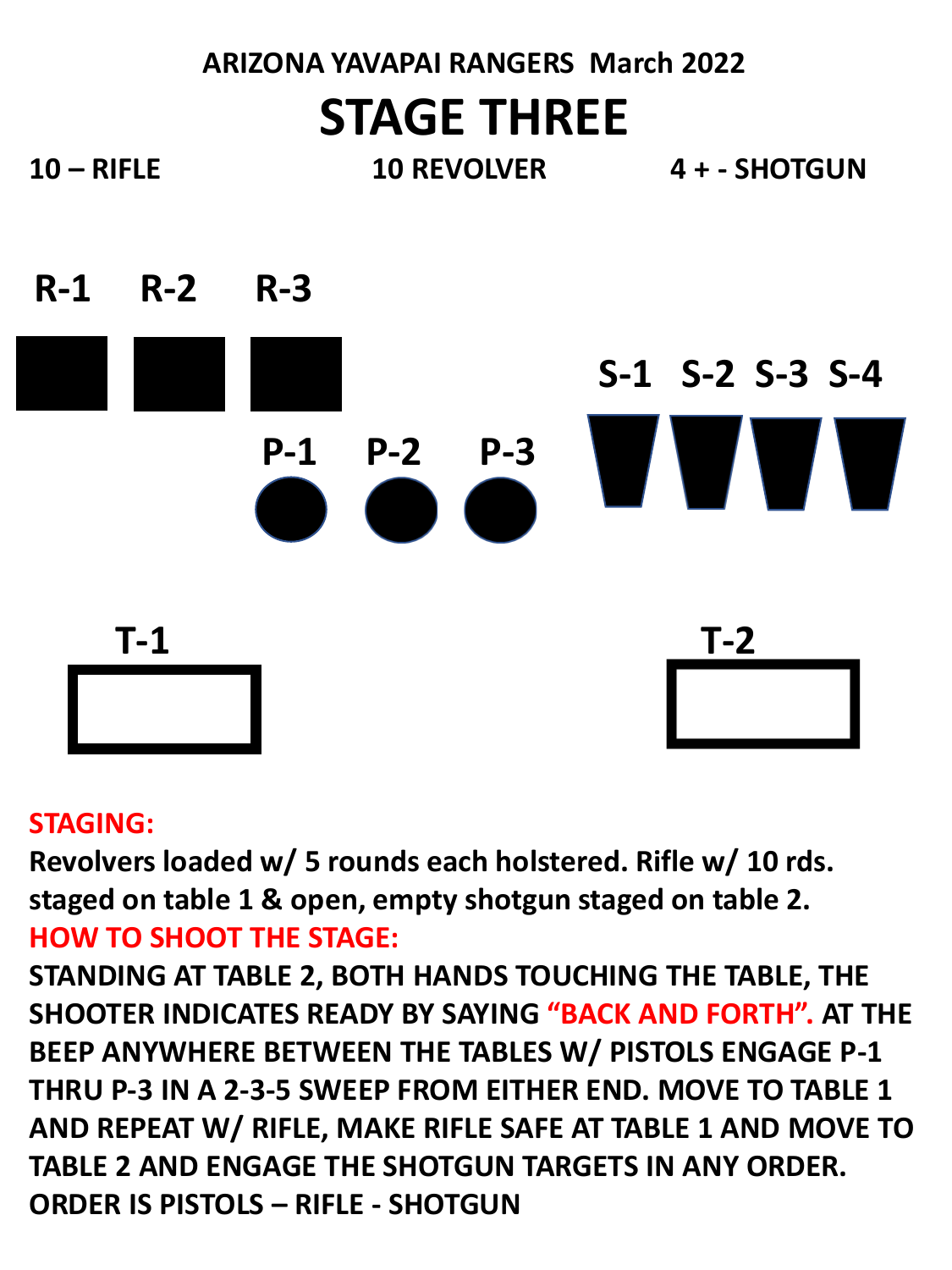

#### **STAGING:**

**Revolvers loaded w/ 5 rounds each holstered. Rifle w/ 10 rds. Staged on table 2 & open, empty shotgun staged on table 1. HOW TO SHOOT THE STAGE: START AT THE "READY" AT T-1 or T-3, SHOOTER INDICATES READY BY SAYING "RANGERS" . AT THE BEEP, ENGAGE THE P TARGETS IN A DOUBLE TAP SWEEP FROM EITHER END, WITH THE LAST 2 ROUNDS SINGLE TAP ANY 2 PISTOL TARGETS (NO TRIPLES). REPEAT FOR RIFLE OR PISTOL. FROM T-1 ENGAGE SHOTGUN TARGETS UNTIL DOWN. SHOOT IN ANY ORDER RIFLE MAY NOT BE LAST.**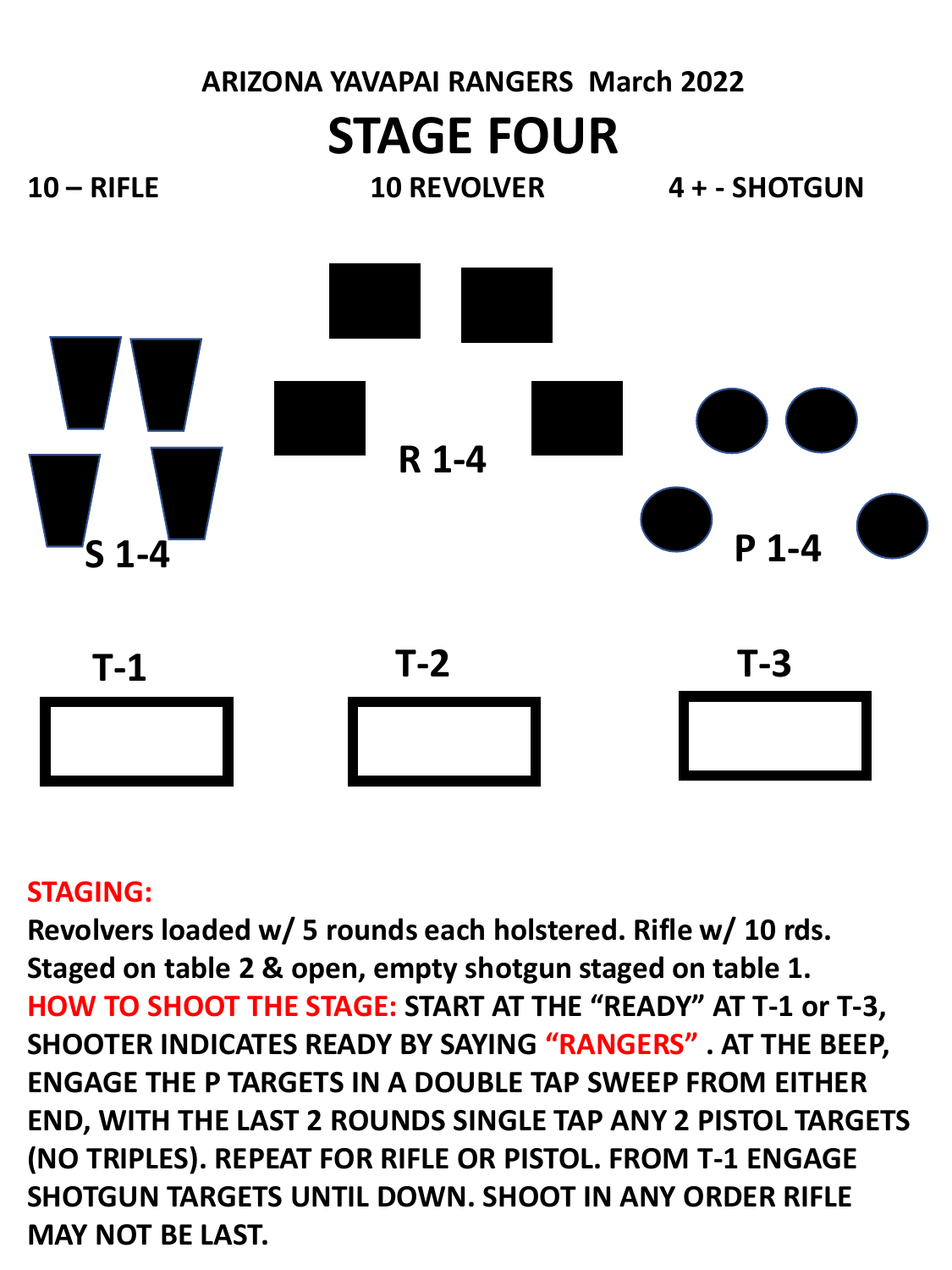

## **STAGING:**

**Revolvers loaded w/ 5 rounds each holstered. Rifle w/ 10 rounds staged on table 2 & open, empty shotgun staged on table 2. HOW TO SHOOT THE STAGE: START AT THE "READY" AT T-3. SHOOTER INDICATES READY BY SAYING "ANY WAY". AT THE BEEP ENGAGE PISTOL TARGETS IN A 1-4-4-1 SWEEP, STARTING ON THE NEAREST TARGETS FROM EITHER END, AT T-2 REPEAT ON THE R TARGETS, AT T-1 EGAGE SHOTGUN TARGETS TILL DOWN. ORDER: PISTOLS – RIFLE - SHOTGUN**